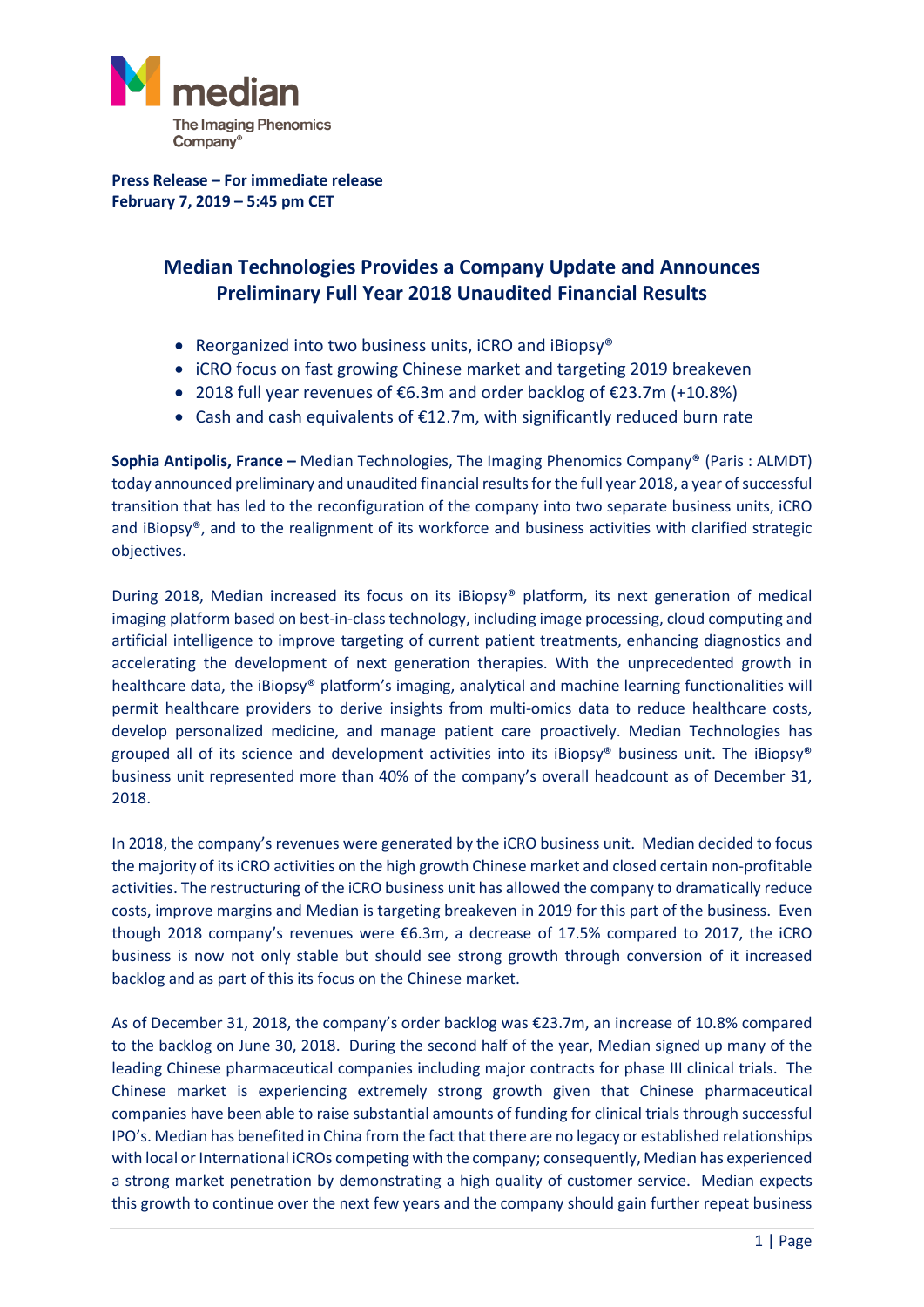

from existing customers. At the end of 2018, 39.2% of the order backlog was coming from Chinese business vs 5.4% in 2017. Over 75% of 2018 gross new business originated from China. Median's strategic Chinese investor, Furui Medical Science Company, has been instrumental in supporting the growth in the Chinese market.

The company's cash and cash equivalents were €12.7m as of December 31, 2018. The strategic restructuring into two business units and an increased focus on high growth and profitable markets has enabled the cash burn to decrease substantially during the second semester of 2018 with a cash burn of €5.8m versus €9.8m during the first semester of 2018. Excluding exceptional charges related to the company's organizational changes, the cash burn would have decreased even more.

*"In 2018 we have repositioned our iCRO business to allow Median to deliver on its promise of sustained profitable growth. We expect good growth in the years to come particularly in China and the rest of the Asia-Pacific region",* said Fredrik Brag, CEO, Chairman and co-founder of Median Technologies. *"Healthcare is being transformed by AI and cloud computing and as a technology company Median is very well positioned to profit from these disruptive changes in the delivery of healthcare through its groundbreaking iBiopsy® imaging phenomics platform. In 2018 a new breed of data driven technology companies have emerged in the US and even though they are at an early stage of development, they have attracted large amounts of funding and generated significant market value based on the projected impact on drug development and patient treatment. We fully expect to leverage our unique technology in this rapidly emerging market and we look forward to a very exciting 2019".*

The Company expects to announce full 2018 financial results on April 11, 2019, after market close.

*The preliminary results set forth above are based on management's initial review of the Company's operations for the year ended December 31, 2018 and are subject to revision based upon the Company's year-end closing procedures and upon the completion and external audit of the Company's year-end financial statements. Actual results may differ materially from these preliminary results as a result of the completion of year-end closing procedures, final adjustments and other developments arising between now and the time that the Company's financial results are finalized, and such changes could be material. In addition, these preliminary results are not a comprehensive statement of the Company's financial results for the fourth quarter or full year ended December 31, 2018, should not be viewed as a substitute for full, audited financial statements prepared in accordance with generally accepted accounting principles, and are not necessarily indicative of the Company's results for any future period.*



**About Median Technologies:** Median Technologies provides innovative imaging solutions and services to advance healthcare for everyone. We leverage the power of Imaging Phenomics to provide insights into novel therapies and treatment strategies. Our unique solutions for medical image analysis and management in oncology trials and iBiopsy® for imaging phenotyping, together with our global team of experts, are advancing the development of new drugs and diagnostic tools to monitor disease and assess response to therapy. Median Technologies supports biopharmaceutical sponsors

and healthcare professionals around the world to quickly and precisely bring new treatments to patients in need. This is how we are helping to create a healthier world.

Founded in 2002, based in Sophia-Antipolis, France, with a US subsidiary in Boston and another one in Shanghai, Median has received the label "Innovative company" by the BPI and is listed on Euronext Growth market (ISIN: FR0011049824, ticker: ALMDT). For more information[: www.mediantechnologies.com](http://www.mediantechnologies.com/)